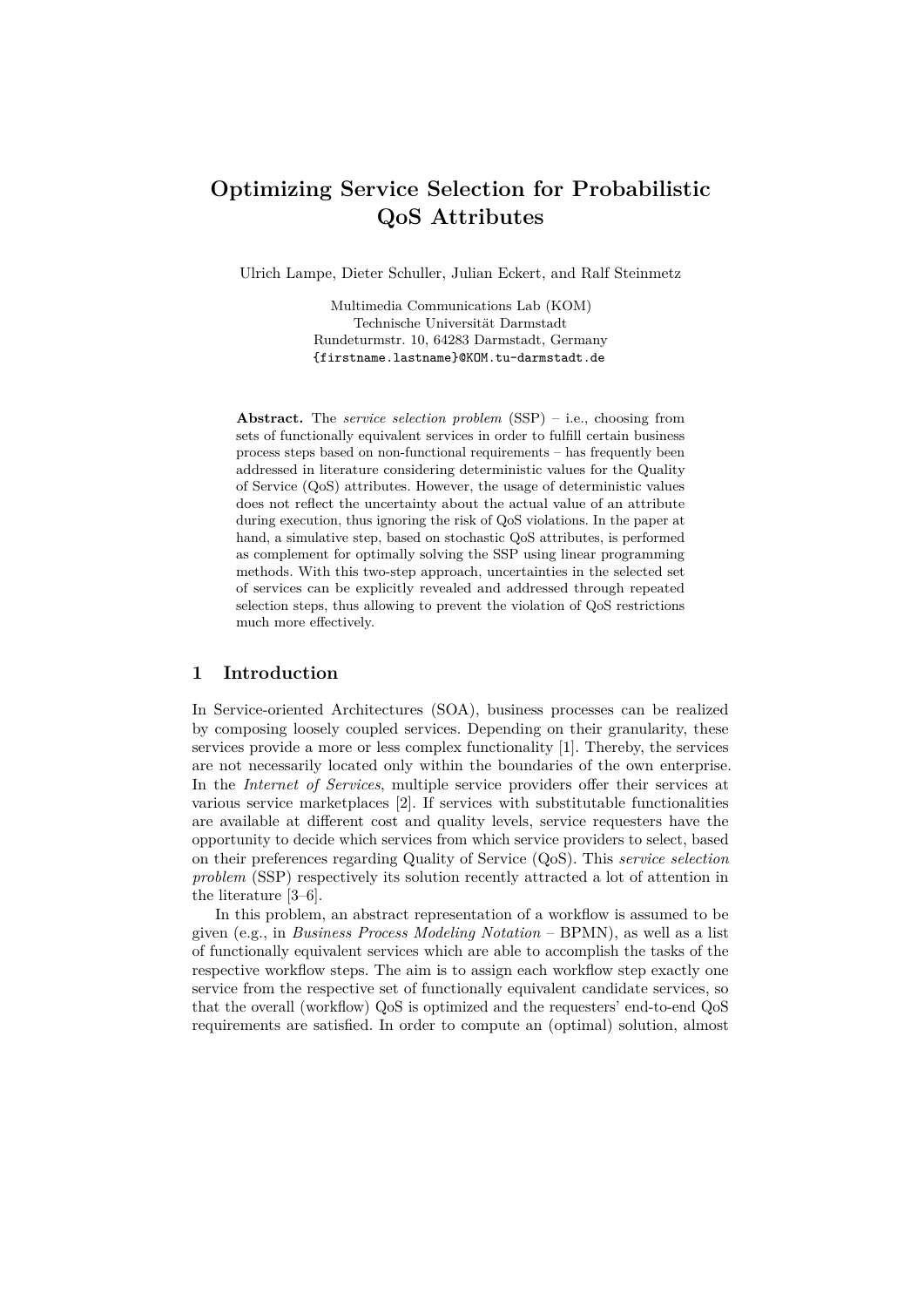exclusively deterministic values for the QoS attributes are considered at planning time in the literature. However, these values do not reflect the uncertainty that is associated with an attribute during execution. E.g., response times – i.e. the elapsed time period between the service invocation to the response arrival – may fluctuate due to varying network or computational load, thus resulting in a violation of the requester's QoS requirements in the actual workflow execution.

Therefore, we propose to perform an additional simulation step that takes stochastic distributions for the QoS attributes into account after having computed the optimal solution to the SSP (considering only deterministic values). This simulation step allows to detect potential violations of QoS restrictions in the actual execution, based on the respective probability of such events. Depending on the requester's preferences, the outcome of the simulation may trigger repeated optimization steps using additional restrictions. As a proof-of-concept, we implemented and evaluated a simulation for the QoS attribute *response time*.

The remainder of this work is structured as follows: In Section 2, we will present our approach for optimally solving the SSP using linear programming, based on deterministic QoS values. In Section 3, the potential drawbacks of deterministic optimization will be outlined. Based on the findings, a simulation process that relies on stochastic QoS attributes will be presented and evaluated using a prototypical tool. The paper closes with a conclusion and an outlook of our future work in Section 4.

#### **2 Optimal Service Selection for Complex Workflows**

In this section, we present our approach for the computation of an optimal solution to the SSP. For this, we formulate a linear optimization problem, which can be solved optimally – if a solution exists – using (mixed) integer linear programming (MILP) techniques from the field of operations research [7]. The optimization problem consists of a target function and a set of constraints. We perform a worst-case analysis – instead of an average-case analysis – by applying our aggregation functions proposed in [8] in order to make sure that all restrictions are satisfied at planning time. Performing an average-case analysis would have led to a solution, where the restrictions are satisfied only *in average*.

For the optimization, we consider the QoS attributes response time *e* (elapsed time from the service invocation until the response arrival), costs *c* (costs for the invocation of a service), reliability  $r$  (the probability that the service successfully provides the requested results), and throughput *d* (number of parallel service invocations), although the mentioned simulation step will only be performed for response time *e*. With these QoS attributes – in fact with a subset of these attributes – the aggregation types summation, multiplication and the min/max operator are covered. The integration of further aggregation types is straightforward.

In the paper at hand, we concentrate on the workflow patterns sequence, parallel split (AND-split), synchronization (AND-join), exclusive choice (XORsplit), simple merge (XOR-join), and arbitrary cycles (Loop), which only form a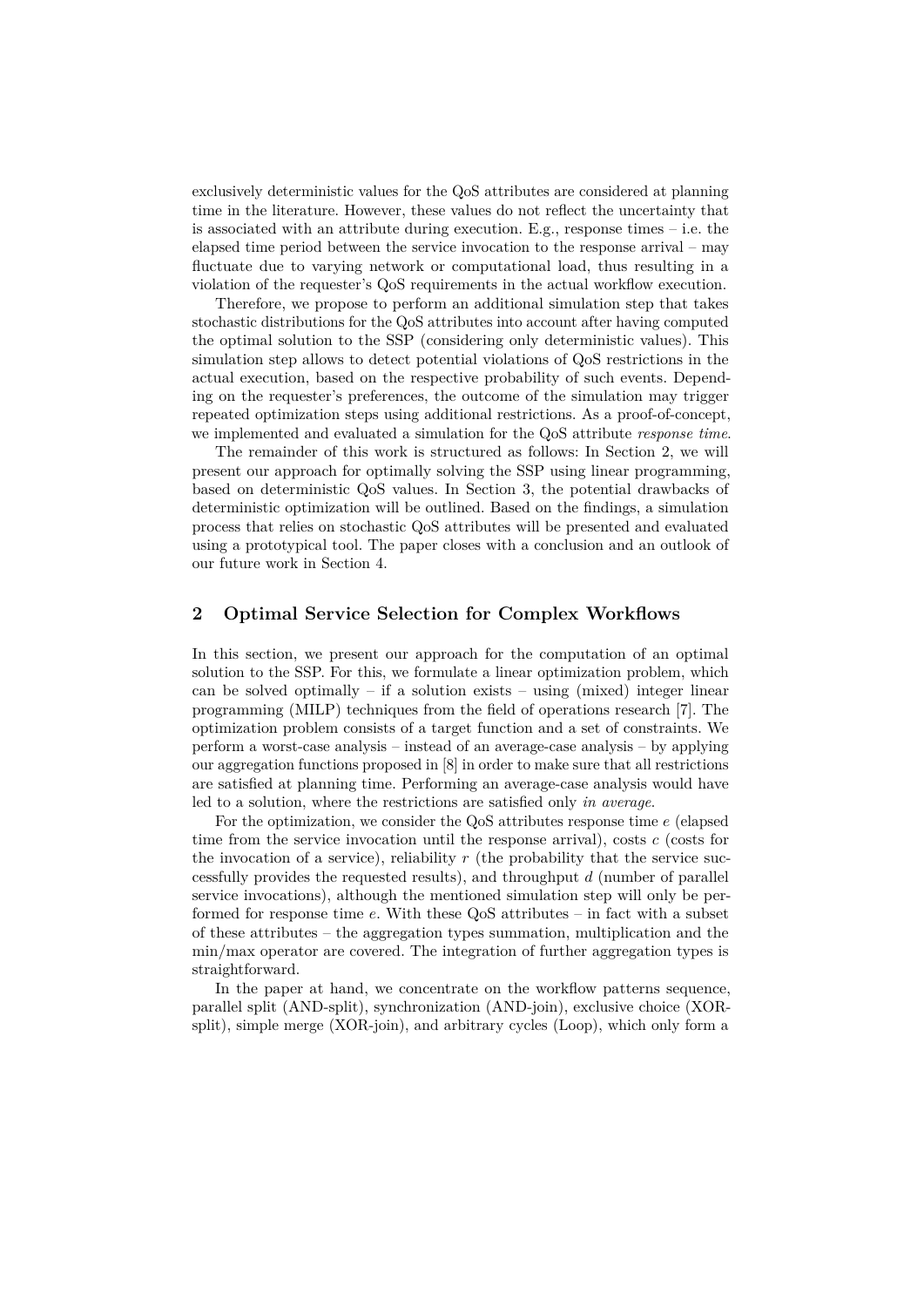subset of all workflow patterns (cf. [9]). The patterns can be combined to create complex workflows. An example for such a complex workflow is given in Figure 1.



Fig. 1: Example abstract workflow

We consider an abstract workflow (e.g., in BPMN), consisting of *n* tasks respectively process steps  $PS_i$ . For each  $PS_i$  with  $i \in I = \{1, ..., n\}$ , a set  $J_i$ of  $m_i$  services  $j_i \in J_i = \{1, ..., m_i\}$ , able to realize  $PS_i$ , exists. Each process step  $PS_i$  thereby is realized by exactly one service  $j_i$ . This is indicated by the demand for (binary) decision variables  $x_{ij} \in \{0,1\}$  (cf. condition (14)). The logical order of the process steps is depicted from the abstract workflow as follows: in case  $PS_k$  is a direct successor of  $PS_i$ , we add  $PS_i \to PS_k$  to a set  $DS = {PS_i \rightarrow PS_k | PS_k}$  direct successor of  $PS_i$ .  $DS_s$  is the set of *start* tasks, i.e., the tasks that need to be executed first in the workflow. In addition, we define *DS<sup>e</sup>* as the set of *end* tasks, i.e., tasks with no direct successor. To give an example, we refer to Figure 1. Here,  $PS_3$  is a direct successor of  $PS_2$ . We therefore add  $PS_2 \rightarrow PS_3$  to *DS*.

With respect to XOR-splits and XOR-joins, we define a set  $L = \{1, ..., o\}$ of *o* path numbers for the paths within the XOR-split and -join – and name these paths *XOR-paths*. Thereby,  $l \in L$  represents the respective XOR-path number. The process steps  $PS_{i_l}$  within an XOR-path are assigned to a set  $W_l$ ,  $PS_{i_l} \in W_l = \{PS_i | PS_i \text{ in XOR-path } l\}$ , and their respective process step numbers  $i_l$  are assigned to the set  $IW_l$ ,  $i_l \in IW_l = \{i | PS_i \in W_l\}$ . Further,  $S = \{PS_1, ..., PS_n\} \setminus (W_1 \vee ... \vee W_o)$  represents a set of the remaining process steps  $PS_i$  when removing process steps  $PS_{i_l}$  from a set of *all* process steps.  $IS = I \setminus (IW_1 \vee ... \vee IW_o)$  denotes the set of the corresponding process step numbers.

Within an XOR-path, we assume a sequential arrangement of the process steps and label the first and last process steps with  $PS_{i_1}^1$  and  $PS_{i_1}^e$ . The respective start times for these process steps are labeled analogously with  $t_{i_l}^1$  and  $t_{i_l}^e$ . The probability that XOR-path  $l$  is executed, is indicated by  $p_l$ . We demand  $\sum_{l=1}^{o} p_l = 1.$ 

Regarding the workflow pattern Loop, *Iloop* represents the set of process step numbers *i* with a Loop. Further,  $\rho_i$  denotes the respective probability that this Loop is followed (cf.  $PS_4$  in Figure 1). Thereby,  $\rho$  is independent of whether the Loop was followed or not before. If a Loop is followed multiple times, the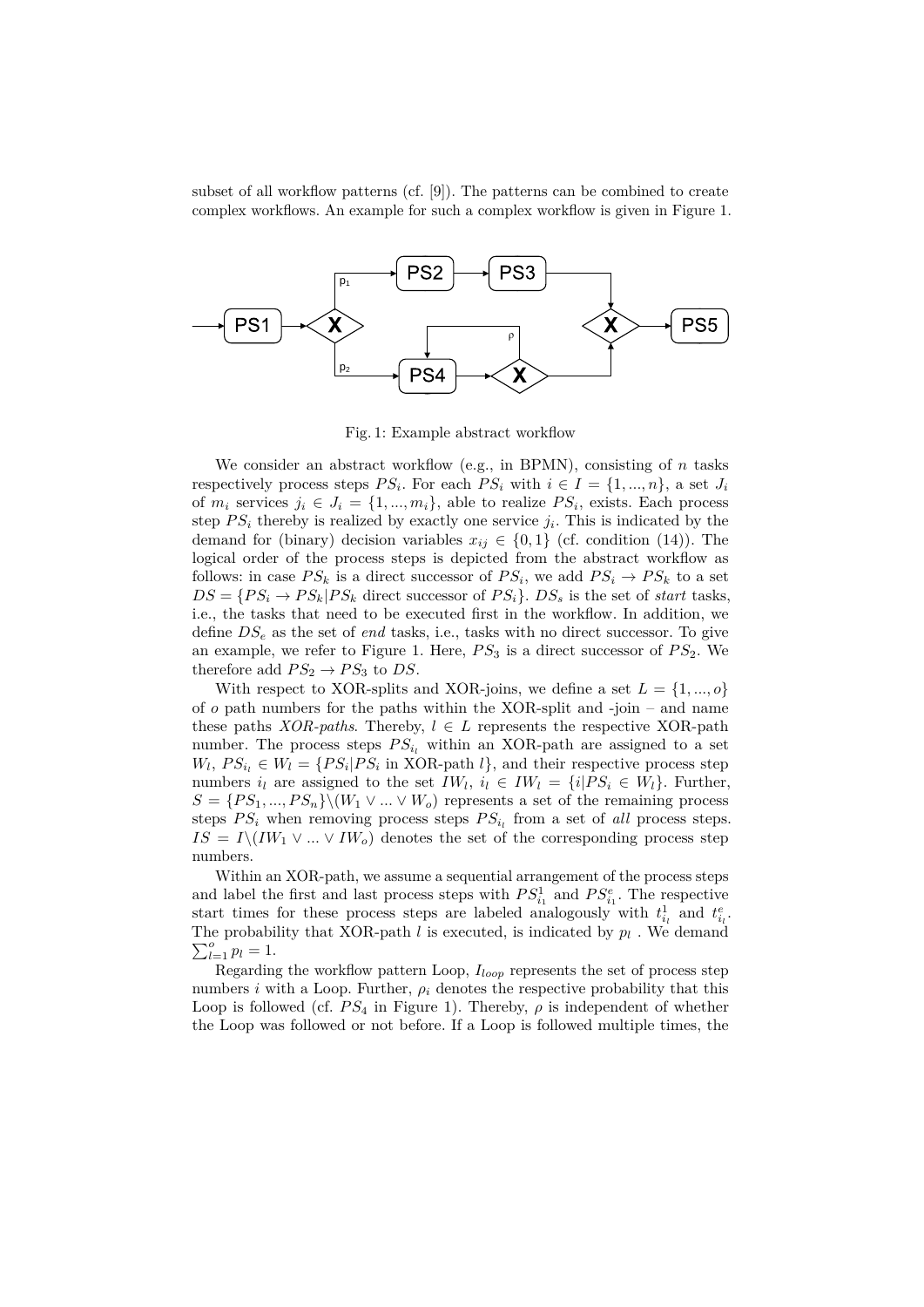respective process steps are executed multiple times, too. As this affects the regarded, aggregated QoS values, we define  $e_{ij}^*$  in (1),  $c_{ij}^*$  in (2), and  $r_{ij}^*$  in (3) in dependence of a boundary value consideration of *ρ* (cf. [8]). The throughput *dij* is not effected by a Loop.

$$
e_{ij}^* := \begin{cases} \frac{1}{1-\rho_i} e_{ij} & , \text{ if } i \in I_{loop} \\ e_{ij} & , \text{ else} \end{cases}
$$
 (1)

$$
c_{ij}^* := \begin{cases} \frac{1}{1 - \rho_i} c_{ij} & , \text{if } i \in I_{loop} \\ c_{ij} & , \text{else} \end{cases}
$$
 (2)

$$
r_{ij}^* := \begin{cases} \frac{(1-\rho_i)r_{ij}}{1-\rho_i r_{ij}} & , \text{ if } i \in I_{loop} \\ r_{ij} & , \text{ else} \end{cases}
$$
 (3)

Based on our aggregation functions in [8], we propose Model 1 to perform the proposed worst-case analysis. Here, QoS restrictions are labeled with *b* (bounds).

| <b>Model 1 Optimization Problem</b> |                                                 |  |
|-------------------------------------|-------------------------------------------------|--|
| Objective Function                  | minimize $F(x) = \sum \sum_{i} c_{ij}^* x_{ij}$ |  |
| s.t.                                | $i \in I$ $i \in J_i$                           |  |

s.t.

$$
t_i = 0 \qquad \forall i \in I | PS_i \in DS_s \tag{5}
$$

$$
t_i + \sum_{j \in J_i} e_{ij}^* x_{ij} \le t_k \qquad \forall i \in I | PS_i \to PS_k \in DS \tag{6}
$$

$$
t_i + \sum_{j \in J_i} e_{ij}^* x_{ij} \le b_e \qquad \forall i \in I | PS_i \in DS_e \tag{7}
$$

$$
\max_{l \in L} \{ (t_{i_l}^1 + \sum_{i \in IW_l} \sum_{j \in J_i} e_{ij}^* x_{ij}) \} \le t_k \qquad \forall i \in I | PS_{i_l}^e \to PS_k \in DS \tag{8}
$$

$$
\max_{l \in L} \{ (t_{i_l}^1 + \sum_{i \in IW_l} \sum_{j \in J_i} e_{ij}^* x_{ij}) \} \le b_e \qquad \forall i \in I | PS_{i_l}^e \in W_l \tag{9}
$$

$$
\sum_{i \in IS} \sum_{j \in J_i} c_{ij}^* x_{ij} + \max_{l \in L} \{ \sum_{i \in IW_l} \sum_{j \in J_i} c_{ij}^* x_{ij} \} \le b_c
$$
\n(10)

$$
\left(\prod_{i \in IS} \sum_{j \in J_i} r_{ij}^* x_{ij}\right) \cdot \left(\min_{l \in L} \{ \prod_{i \in IV_l} \sum_{j \in J_i} r_{ij}^* x_{ij}\}\right)\right) \ge b_r \tag{11}
$$

$$
\min\{\min_{i\in IS}\{\sum_{j\in J_i} d_{ij}x_{ij}\}, \min_{l\in L}\{\min_{i\in IV_i}\{\sum_{j\in J_i} d_{ij}x_{ij}\}\}\} \ge b_d
$$
\n(12)

$$
\sum_{j \in J_i} x_{ij} = 1 \qquad \forall i \in I \tag{13}
$$

$$
x_{ij} \in \{0, 1\} \qquad \forall i \in I, \forall j \in J_i \tag{14}
$$

Regarding Model 1, it has to be noted that the workflow patterns AND-split and AND-join are already covered in (8) to (12) (cf. [8]).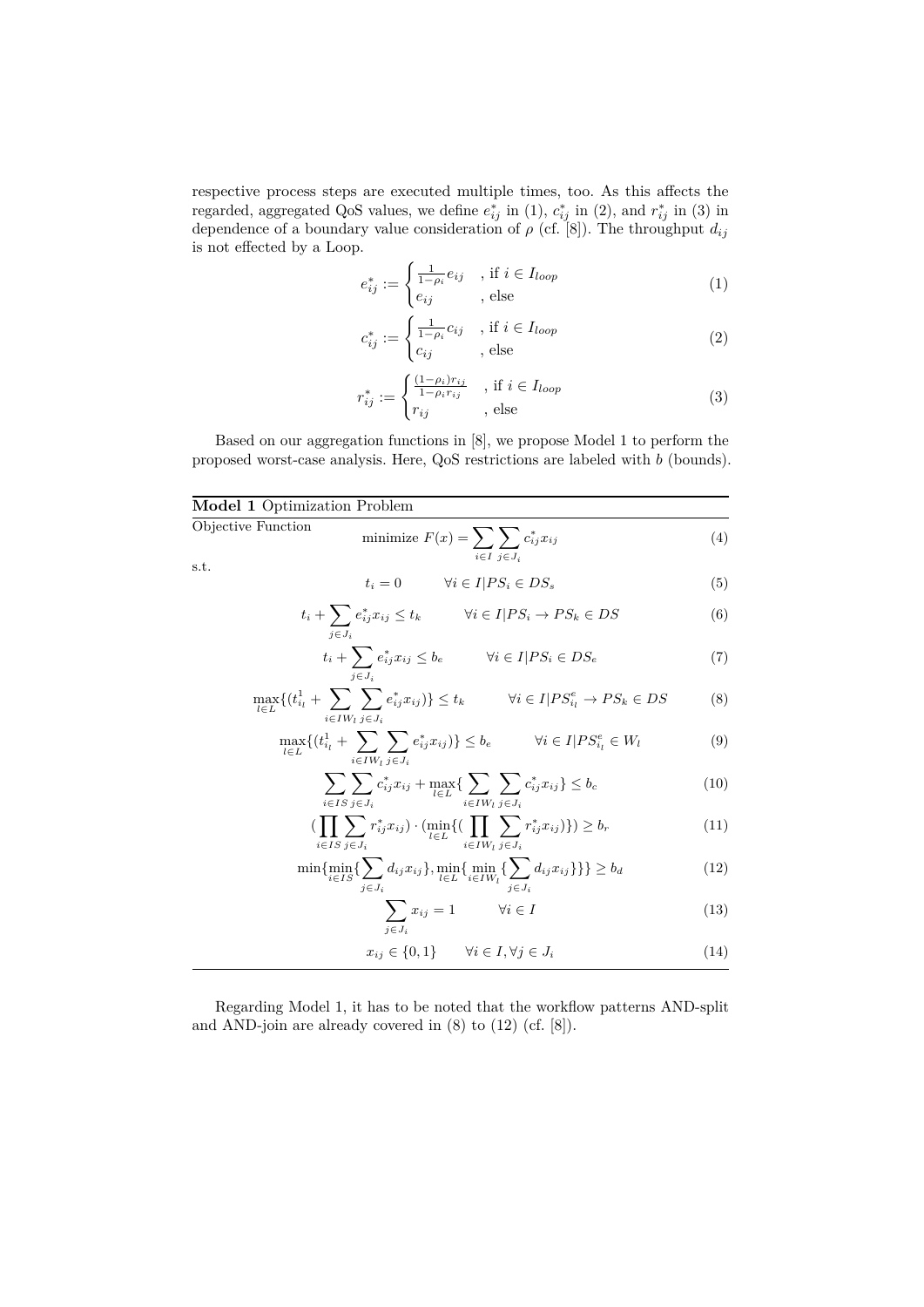To compute an optimal solution using MILP techniques, a *linear* optimization problem is required. As the min/max operator as well as the multiplication are non-linear aggregation types regarding the decision variables  $x_{ij}$ , we apply the approximation (15) to (11) – which is very accurate for values  $z_{ij}$  close to 1 (like reliability)  $[10]$  – and exchange constraints  $(8)$ – $(12)$  for  $(16)$ – $(20)$ . To explain this (second adaptation step), it has to be noted that if the minimum (maximum) of a set of values has to be higher (lower) or equal to a certain bound, each element of this set needs to satisfy this constraint.

$$
\prod_{i=1}^{n} \sum_{j=1}^{m_i} z_{ij} x_{ij} \approx 1 - \sum_{i=1}^{n} \left(1 - \sum_{j=1}^{m_i} z_{ij} x_{ij}\right)
$$
(15)

$$
t_{i_l}^1 + \sum_{i \in IW_l} \sum_{j \in J_i} e_{ij}^* x_{ij} \le t_k \qquad \forall l \in L, \forall i \in I \mid PS_{i_l}^e \to PS_k \in DS \qquad (16)
$$

$$
t_{i_l}^1 + \sum_{i \in IW_l} \sum_{j \in J_i} e_{ij}^* x_{ij} \le b_e \qquad \forall l \in L, \forall i \in I | PS_{i_l}^e \in W_l \tag{17}
$$

$$
\sum_{i \in (IS \vee IW_i)} \sum_{j \in J_i} c_{ij}^* x_{ij} \le b_c \qquad \forall l \in L \tag{18}
$$

$$
1 - \sum_{i \in (IS \vee IW_i)} (1 - \sum_{j \in J_i} r_{ij}^* x_{ij}) \ge b_r \qquad \forall l \in L
$$
 (19)

$$
\min_{i \in I} \{ \sum_{j \in J_i} d_{ij} x_{ij} \} \ge b_d \tag{20}
$$

Having conducted these substitutions, an optimal solution can be obtained by applying MILP techniques.

#### **3 Stochastic Simulation of Complex Workflows**

In the previous section, we have outlined how an optimal set of services can be selected for the process steps in a complex workflow, based on given QoS constraints. Because the underlying optimization problem is solved using MILP, the usage of deterministic QoS attributes is required. These fixed values commonly represent a lower or upper bound that is guaranteed by a service provider with respect to a certain QoS attribute in terms of a Service Level Agreement (SLA).

However, the usage of deterministic values does not reflect the *uncertainty* (or risk, which we use as a synonym) that may be associated with QoS attributes. Response time, e.g., is ultimately a stochastic variable that depends on various random determinants, such as network and computational load. Consider two sets of services for the same business process, where the second set has a slightly higher average response time for each service. However, the variance in response time is much lower for the second set, e.g., due to the usage of load-balancing techniques. While the first set is optimal with respect to the objective of minimal (average) response time, it exhibits a much more fluctuating behavior with respect to this attribute. This may lead to an increased risk of exceeding certain reponse times threshold, which is undesired. Thus, we believe that the notion of optimality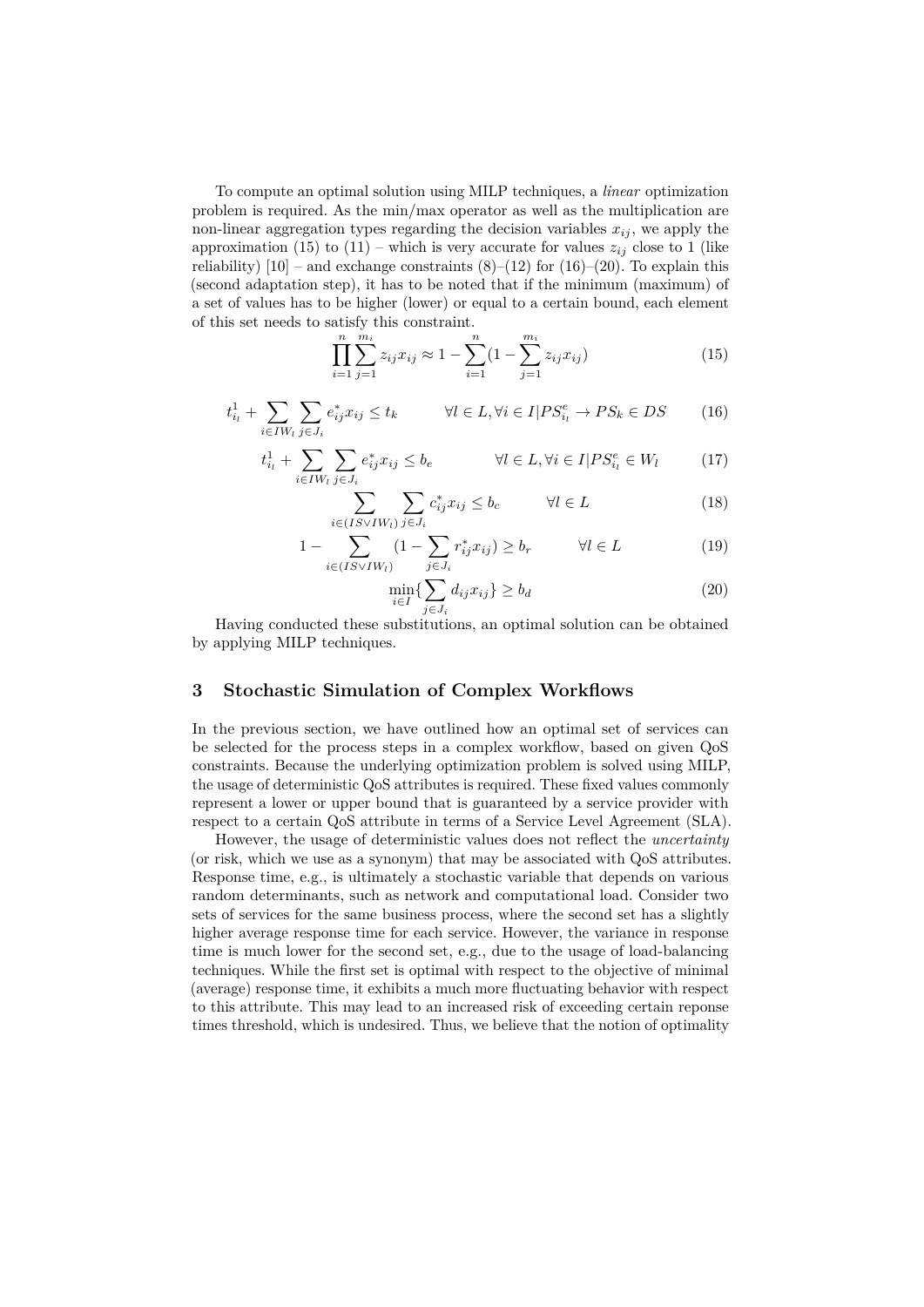in service selection needs to regard two aspects: the average outcome of an QoS attribute as well as its fluctuation.

Accordingly, we propose to extend the representation and computation of QoS attributes in a manner that appropriately incorporates uncertainty. Our approach adapts a methodology suggested by Dawson and Dawson in the domain of project planning [11]. They introduce the notion of *generalized activity networks* [12]. Such networks consist of nodes and edges. Nodes represent activities (or tasks); edges represent precedence relationships and thus paths between the activities, where each task may have one or more incoming and outgoing incident edges. For additional details and an example, we refer to Dawson and Dawson [12]. Notably, the duration for each activity is given as stochastic distribution, rather than a deterministic value, in generalized activity networks. This is a well-known principle that has been applied in traditional planning techniques, such as PERT, which was devised in the early 1960s [13]. Furthermore, if more than one edge results from an activity, all edges are annotated with an execution probability. These execution probabilities may also be correlated between edges.

Following the findings by Schonberger [14], who states that traditional planning techniques such as PERT commonly underestimate the overall duration of an activity network, Dawson and Dawson utilize simulation as a means of analyzing generalized activity networks [11]. I.e., the activity network is virtually executed a selected number of times; in this process, the duration of each activity and choice of path execution is drawn as a random variable. The individual durations of all executed activities are then aggregated into an overall duration in each iteration. From the distribution of aforementioned overall durations, conclusions can be drawn about the characteristic of the activity network in actual execution. Most importantly, the probability that a set of activities exceeds a certain threshold due to the fluctuations in duration can be inferred.

The notion of generalized activity networks can easily be transferred to workflows as a special application domain. In this scenario, services then correspond to activities, while splits (joins) constitute dummy activities with multiple outgoing (incoming) edges. Depending on the type of split (AND, XOR, or Loop), the execution probabilities of the edges and respective correlations will differ. E.g., in the case of AND-splits, each edge will be assigned a probability of 1, due to the fact that each edge is certainly executed.

Because services have multiple non-functional attributes, we not only adapt, but also extend Dawson and Dawson's approach. Namely, we allow for an *arbitrary* number of random variables, representing QoS attributes, being associated with each activity (i.e. service) apart from duration (which, in the context of workflows respectively services, translates into response time). In our proposed methodology, each QoS attribute for each service is modeled as an independent random variable adhering to some probability distribution. This loosely relates to the idea of *soft contracts* in Web service orchestration, as proposed by Rosario et al. [15].

The probability distribution may essentially be determined in two ways. The first option is to infer it, based on historic execution data of a service. This requires the installation of proper monitoring mechanisms. After a relevant sample has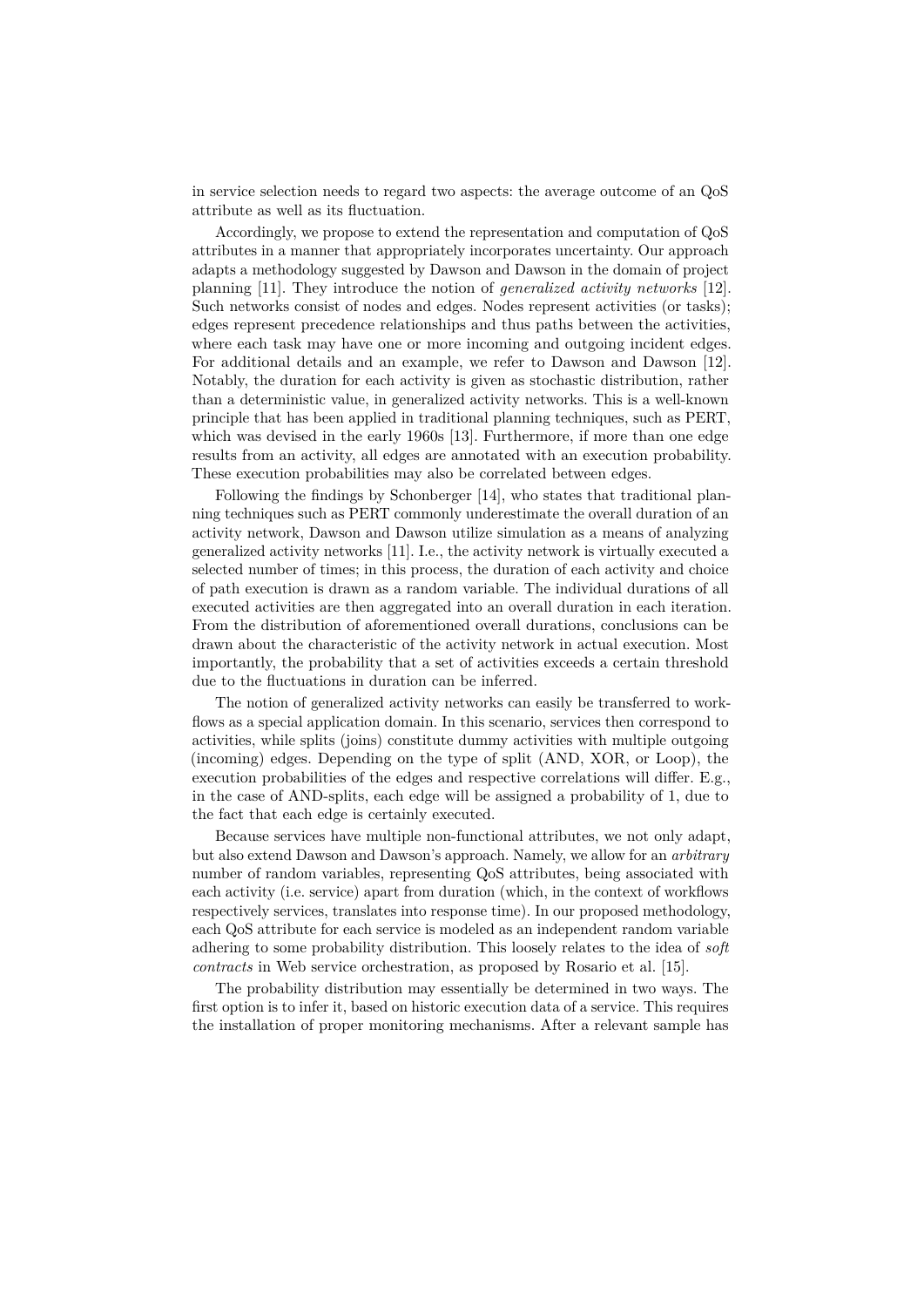been collected, a QoS attribute such as response time may, e.g., be represented through a normal distribution. The second option is that a service provider explicitly specifies a probability distribution for each QoS attribute.

In order to infer execution probabilities for each path, three options exist. The first is mining from historical data again. However, this requires that a workflow (or at least a workflow segment) that is identical to one being simulated has previously been executed and monitored. The second option is to have an user manually assign the probabilities, based on his or her knowledge about the underlying business process. The third and final option is to utilize conservative default values, assuming that either each path (in case of AND-splits) or the worst path with respect to each individual QoS attribute (XOR-splits) will be executed.



Fig. 2: Example workflow including simulation outcomes

Figure 2 depicts an example workflow for which a set of services (S1 through S5) has been selected. It addition, the random variables and respective probability distributions for each service, as well as execution probabilities for each edge, are illustrated. For reasons of simplicity, solely the random variables for the QoS attribute *response time* are included. For service S1, e.g., the response time is given by  $X_{e;1}$ , which is normally distributed  $(N)$  with a mean value of 6.3 seconds and a standard deviation of 1.5 seconds. For the XOR-split, the probability of executing the top and bottom path is 0.3 and 0.7 respectively. Accordingly, for the Loop construct, the probability of looping and thus repeatedly executing S4 is 0.25.

Figure 2 further depicts three exemplary simulation runs for the sample workflow. For every service, the randomly drawn response times are depicted in the boxes next to the random variables. For the XOR-split, the pursued path is indicated by a bullet; for the Loop construct, the number of additional executions (repetitions) of S4 is depicted. As can be seen, each run results in a different outcome for each service with respect to response time and in varying paths being executed. E.g., in the first iteration in the example, services S1, S2, S3, and S5 have response times of 5.8, 3.5, 1.7, and 9.7 seconds respectively. The lower path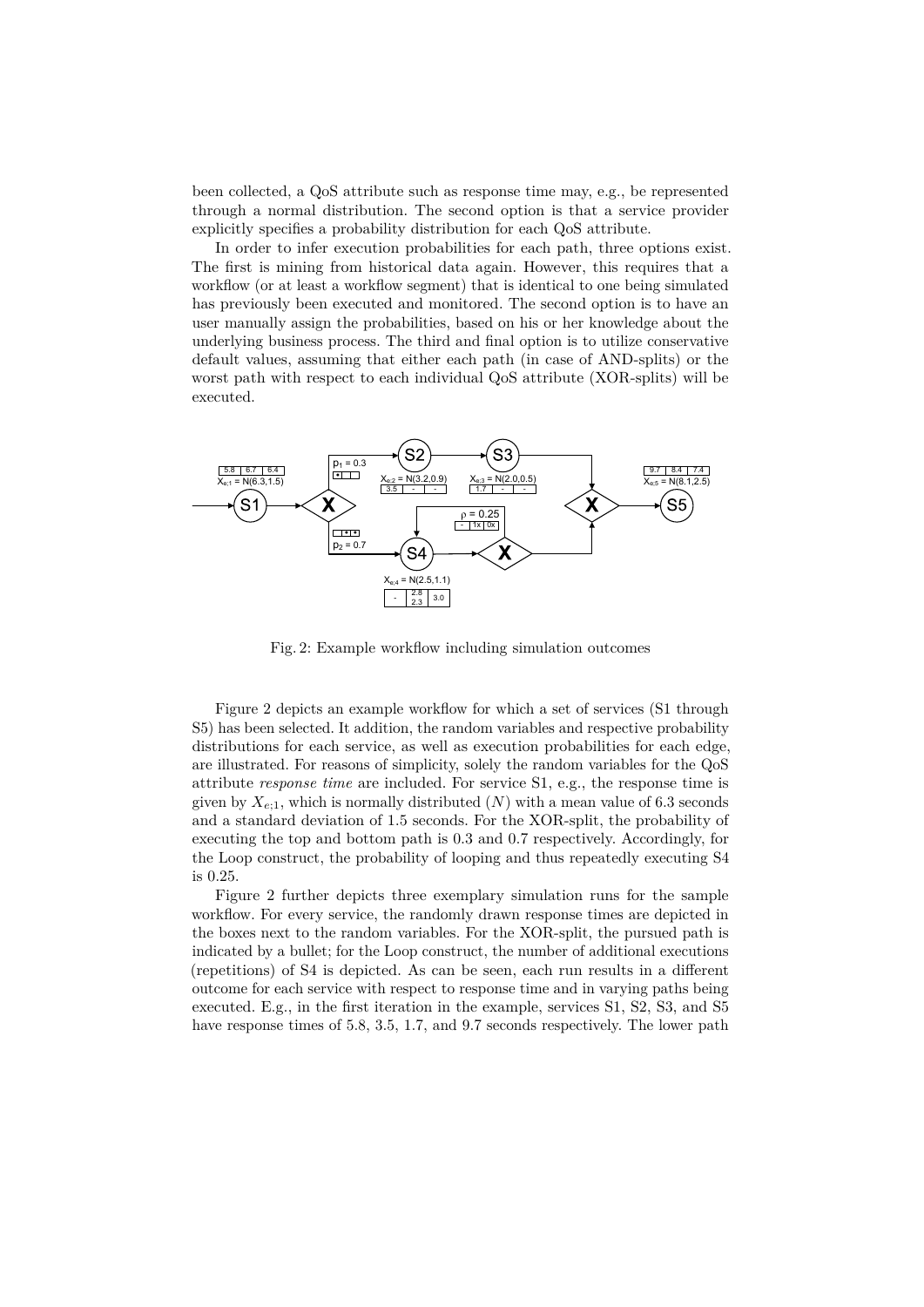is not executed, and thus, S4 and the consecutive Loop construct are omitted. Accordingly, the overall response time for the first iteration is 20.7 seconds (and 20.2 and 16.8 seconds for the second and third iteration respectively). Once the process is repeated multiple times, a representative distribution for each QoS attribute can be obtained.

Service selection and workflow simulation serve as a mutual complement: In the first step, a set of services is selected by solving a linear optimization problem. This provides an optimal result with respect to the objective of minimizing total cost and allows to make statements about the workflow characteristics in theory. In the second step, the resulting workflow is simulated, ideally based on historic execution data, which allows to anticipate the workflow characteristics in practical execution. If the uncertainty in the workflow is found to be unacceptable with respect to given constraints, the selected set of services is discarded. This may, e.g., be the case if a specified response time constraint is not met with a certain probability. Consecutively, the process of computing an optimal solution is repeated with further restrictions. A manifest strategy is to explicitly exclude one or more services with the highest standard deviation in a critical QoS attribute from the set of candidate services.

To assess the principal benefits and effectiveness of our approach, we have implemented a prototypical workflow simulation tool in Java. The tool allows to specify complex workflows, consisting of services and their structure, using an  $XML$ -based format<sup>1</sup>. For each service, an arbitrary number of  $QoS$  attributes, along with the respective probability distributions, may be specified and freely parameterized.

A simulation with one million iterations has been conducted for the example workflow in Figure 2 using the aforementioned tool. Additionally, the workflow has been modified for a second simulation. In detail, the mean of the response time probability distribution for each service was incremented by 0.2 seconds, and the standard deviation was set to half of its original value. I.e., each initially selected service has been replaced by a variant that is less optimal on average, but also shows less fluctuation in terms of response time. In practice, this process would be iteratively conducted for one service at a time.

The resulting distributions of the workflows' overall response times are depicted in Figure 3, where the *absolute frequency* refers to clusters (or classes) of outcomes that were identical up to the first decimal place. While the modified workflow responds slower on average, it can be seen that it is significantly more favorable once a strict response time constraint of approximately 20 seconds or more has been specified. This figure is fairly close to the average response time of 18.2 and 18.9 seconds for the original and modified workflow respectively. In these cases, the original workflow is much more likely to break the constraint than the modified workflow. E.g., a response time restriction of 22.5 seconds is violated with a probability of  $11.15\%$  by the original workflow – for the modified workflow, the probability is only 6.25%, i.e. roughly half. Differently stated, an increase

http://www.kom.tu-darmstadt.de/~lampeu/icsoft-2010/workflow.xml

<sup>&</sup>lt;sup>1</sup> A sample listing is available from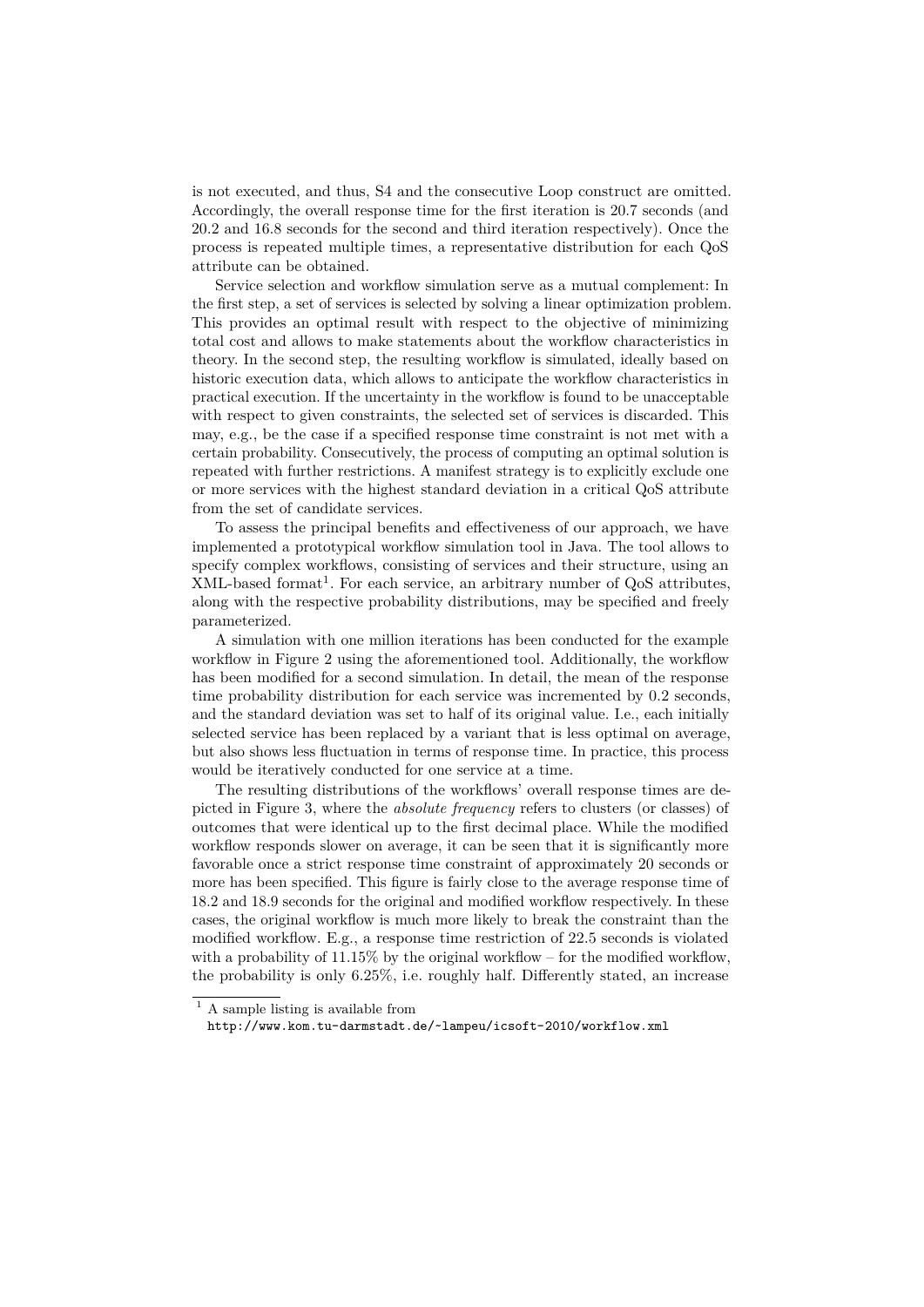

Fig. 3: Distribution of the overall response time for two workflows

in average response time (and cost) is traded against a decrease in uncertainty – namely of breaking an overall response time constraint – by replacing the original services through their alternative counterparts.

## **4 Conclusion**

In the work at hand, we have presented two complimentary approaches to the problem of QoS-aware service selection for complex workflows. As foundation, we have outlined how an optimal set of services can be identified under given QoS constraints using linear programming. However, this process is based on deterministic values, which insufficiently reflect the uncertainty associated with a QoS attribute in actual execution. E.g., response times may heavily fluctuate due to network and computational load, thus leading to QoS violations in the actual execution of a workflow.

As a solution, we have adapted an existing methodology for the simulation of generalized activity networks to the specific field of workflows in SOA. This simulation process allows to assess the expected characteristics of a workflow, most importantly the likelihood that a QoS constraint will be violated, in more detail. Depending on a requester's preferences, the outcome of the simulation process can be utilized to repeatedly conduct the service selection procedure, thus minimizing the probability of QoS violations more effectively. The practical applicability and benefit of our approach has been proven using a prototypical implementation of a workflow simulation tool.